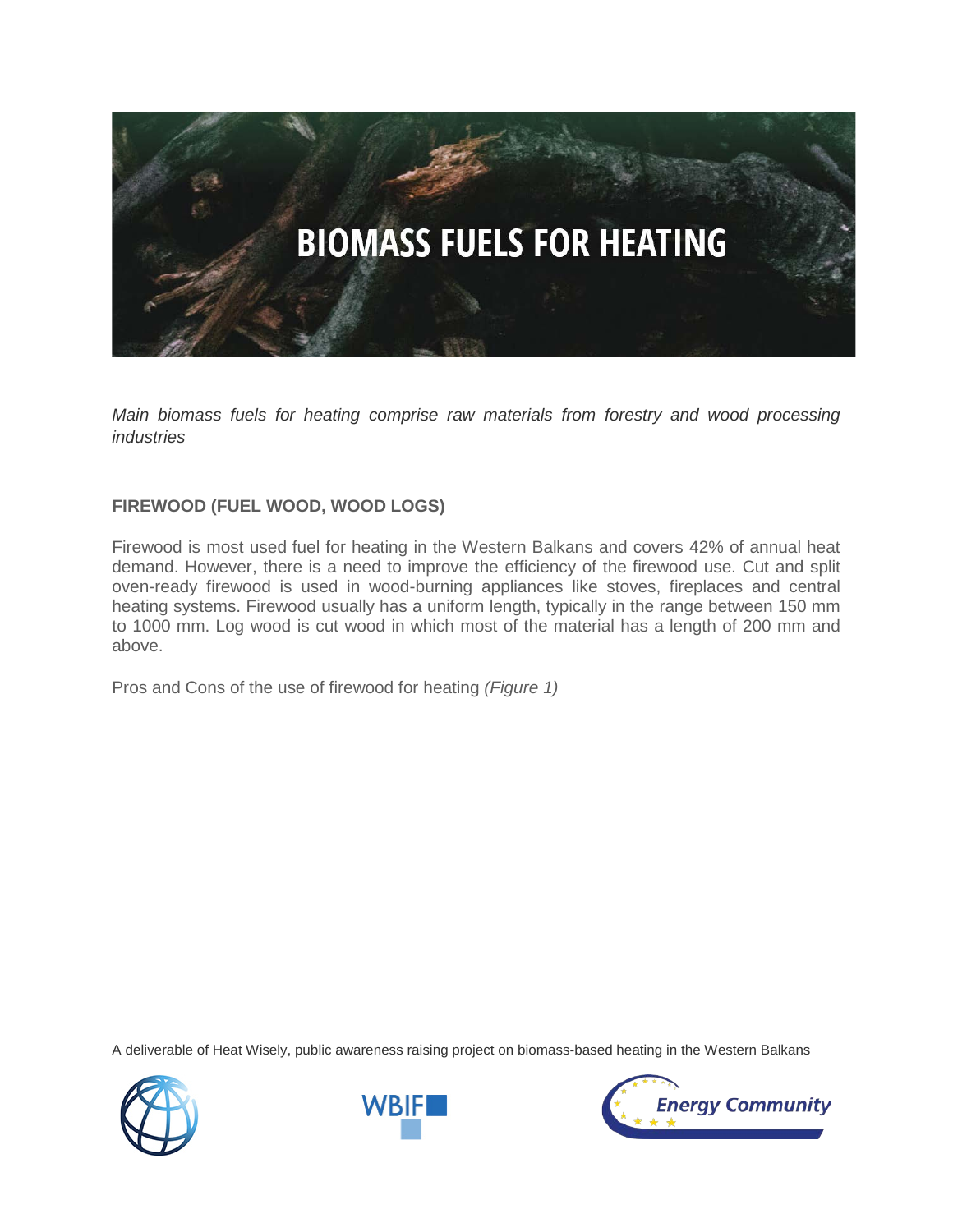

## **WOOD CHIPS**

Despite being the cheapest wood fuel in the Western Balkans - consumption of wood chips for heating is negligible, while more than 60% of wood chips production is exported. Wood chips are generally available with moisture contents between 20–55% (heating value is in the range of 2.35 - 4.18 kWh/kg).





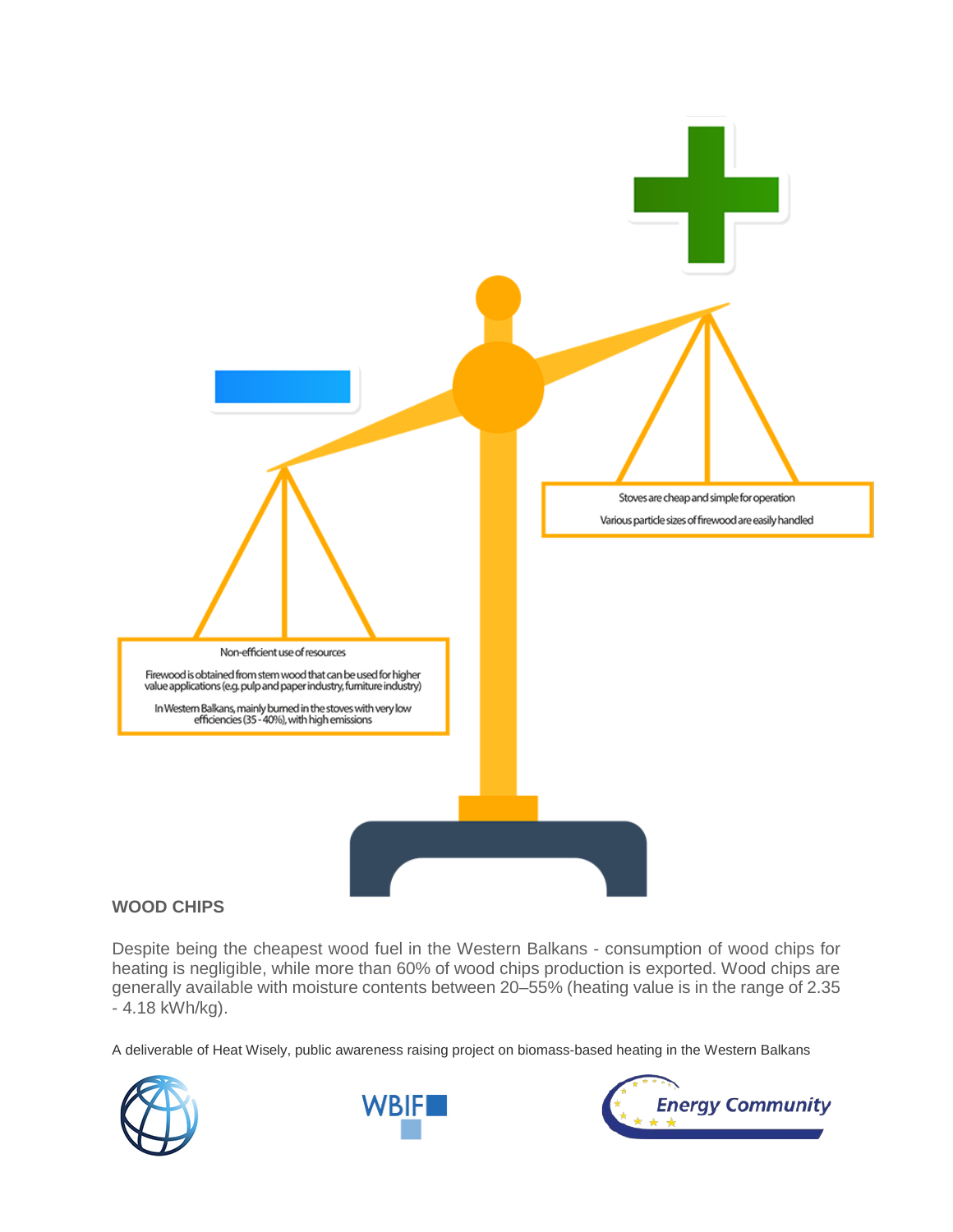Chips derived from wood stems have a higher quality and contain fewer impurities, compared to the chips from the residual woody material, but they are also more expensive. Larger and less uniform chips from residual wood are more suitable for large-scale utilization, while smaller and more refined chips are more appropriate for the small-scale application.

Use of wood chips with high moisture content leads to higher use of wood to produce the required heat and also contributes to higher particle emissions, that have a negative public health impact, especially in urban areas.

Natural drying in outdoor summer storages may cause natural<br>biological decomposition (up to 5% per month) and insect infection<br>and respective weight loss Removal of nutrients needs to be managed so that fertility of forest<br>soil is not reduced Wood chips may contain contaminants Chipping allows the use of various woody materials which otherwise<br>are not appropriate for firing It is possible to compensate the use of poorer fuel qualities with the<br>better fuel properties of another feedstock Energy efficient production of wood fuels - requires equivalent of 1-3% of the energy content of biomass\* Less expensive than other fuels made out of the wood residues Allows more complete utilization of woody biomass

Pros and Cons of the use of wood chips for heating *(Figure 2)*





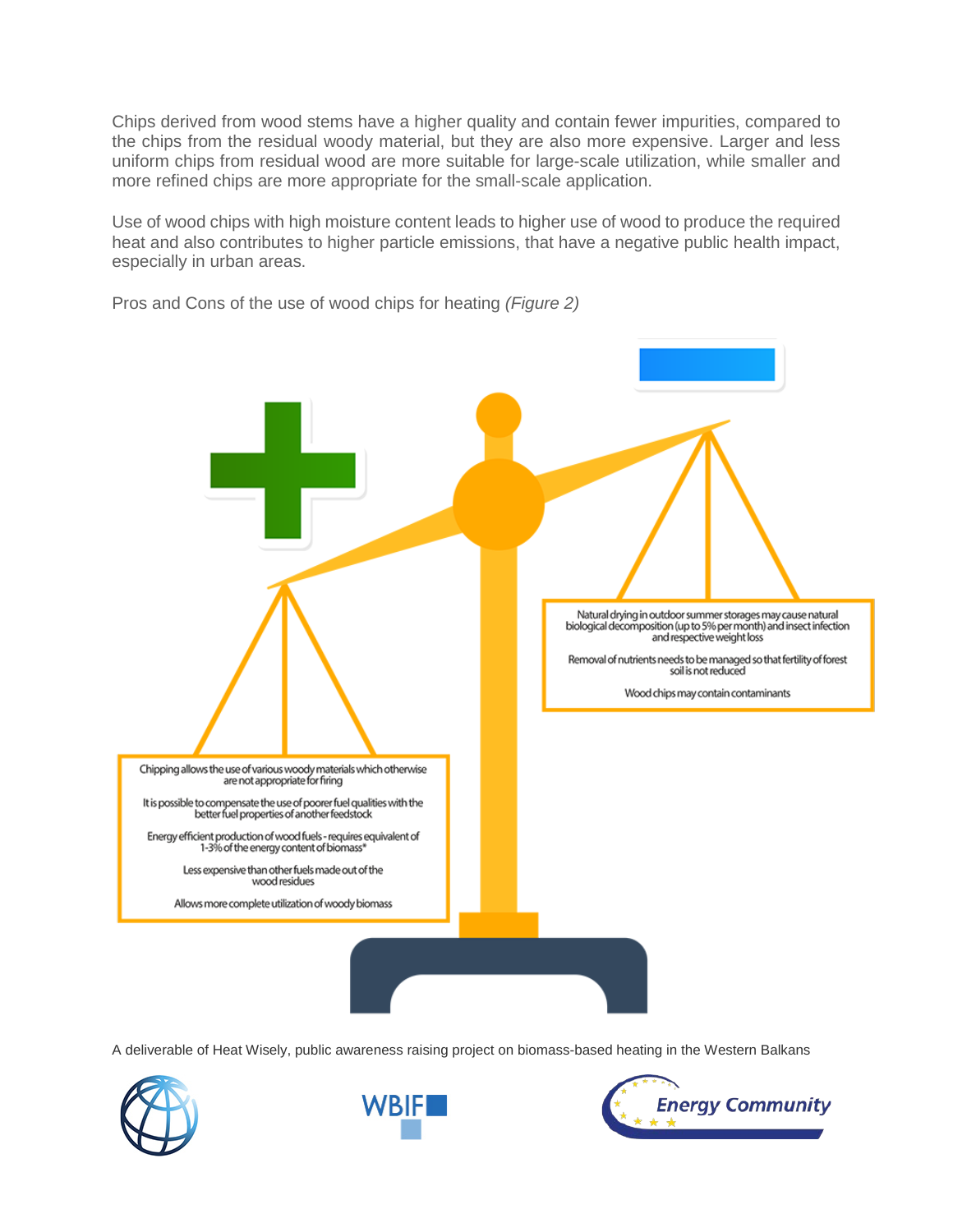## **WOOD PELLETS AND BRIQUETTES**

Wood pellets, manufactured in accordance with the technical standard ISO 17225-2 have a maximum moisture content of 10%, and the lower heating value of 4.68 kWh/kg. They are manufactured from the heart wood, excluding the bark, small branches, and sawmill residues, without the use of adhesives, in diameters of 6, 8 and approximately 10 mm.

Agricultural pellets are made from grinded or milled biomass, as cylinders of diameter <25mm, with random length. Specification of properties of agricultural pellets produced from cereal straw and miscanthus, according to EN ISO 17225-6:2014.

Technical standard ISO 17225-6:2014 determines the fuel quality classes of agricultural pellets produced from herbaceous or fruit biomass, or biomass blends and mixtures, for heating of residential, small commercial and public buildings, as well as industrial applications. Agricultural pellets have high ash, chlorine, nitrogen and sulfur content and major element contents, and may result in fouling, slagging and corrosion inside boilers. Therefore, they should be used in specially designed or adjusted appliances – pellet burners tested according to EN 15270 or pellet boilers tested according to EN 303-5.

The mechanical durability of pellets is a measure of the degree to which pellets remain intact during fuel delivery, storage and handling. Good quality pellets should have a mechanical durability of at least 97.5%, meaning that less than 2.5% of the pellets will be broken down after handling, and have no more than 1% of fines.

The briquette form of biomass fuels facilitates easy transportation and enables better handling and storage. Briquettes have typical diameter of 30-100 mm. The main advantages of the briquettes are:

- easy to handle, transport, and store;
- uniform in size and quality;
- reasonably good substitute for coal, lignite, and firewood;
- there is no fly ash when burning briquettes;
- have a consistent quality, high burning efficiency, and are ideally sized for complete combustion; combustion is more uniform than coal combustion;
- easy to ignite, burns continuously, and has a long burning duration.